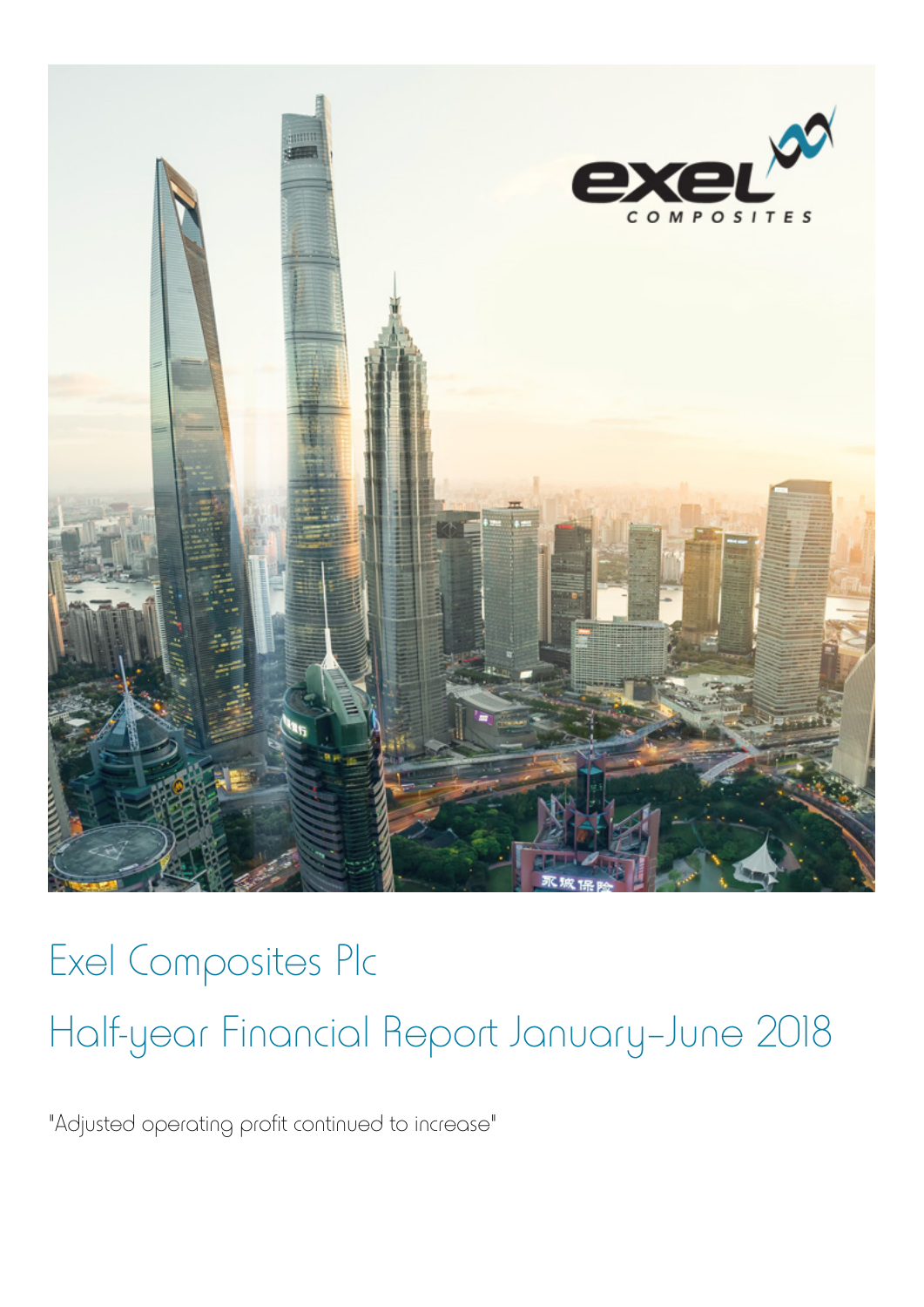# Key figures January - June 2018

Revenue, EUR million



Adjusted operating profit, EUR million



Order intake, EUR million



Net cash flow, EUR million



## Consolidated key figures

| <b>EUR thousand</b>                     | $1.4 - 30.6$ .<br>2018 | $1.4 - 30.6.$<br>2017 | Change,<br>$\frac{0}{0}$ | $1.1 - 30.6$ .<br>2018 | $1.1 - 30.6$ .<br>2017 | Change,<br>$\frac{0}{0}$ | $1.1 - 31.12.$<br>2017 |
|-----------------------------------------|------------------------|-----------------------|--------------------------|------------------------|------------------------|--------------------------|------------------------|
| Order intake                            | 25,004                 | 23,359                | 7.0                      | 46,975                 | 45,839                 | 2.5                      | 86,531                 |
| Order backlog 1)                        | 19,828                 | 19,436                | 2.0                      | 19,828                 | 19,436                 | 2.0                      | 17,126                 |
| Revenue                                 | 25,277                 | 23,150                | 9.2                      | 46,796                 | 43,447                 | 7.7                      | 86,255                 |
| Operating profit                        | 1,321                  | 1,488                 | $-11.2$                  | 2,951                  | 3,144                  | $-6.1$                   | 6,081                  |
| % of revenue                            | 5.2                    | 6.4                   |                          | 6.3                    | 7.2                    |                          | 7.1                    |
| Adjusted operating profit 2)            | 1,973                  | 1,722                 | 14.6                     | 3,759                  | 3,387                  | 11.0                     | 6,319                  |
| % of revenue                            | 7.8                    | 7.4                   |                          | 8.0                    | 7.8                    |                          | 7.3                    |
| Profit for the period                   | 1,062                  | 1,060                 | 0.2                      | 1,981                  | 2,166                  | $-8.6$                   | 4,212                  |
| Net cash flow from operating activities | $-1,114$               | 929                   | $-219.9$                 | $-1,277$               | 81                     | $-1,676.5$               | 4,856                  |
| Return on capital employed, %           | 10.3                   | 14.5                  |                          | 11.4                   | 15.6                   |                          | 14.8                   |
| Net gearing, %                          | 87.2                   | 36.7                  |                          | 87.2                   | 36.7                   |                          | 30.3                   |
| Earnings per share                      | 0.09                   | 0.09                  |                          | 0.17                   | 0.18                   |                          | 0.36                   |
| Equity per share, EUR                   | 2.34                   | 2.30                  | 1.8                      | 2.34                   | 2.30                   | 1.8                      | 2.43                   |
| Employees on average                    | 652                    | 534                   | 22.1                     | 613                    | 498                    | 23.1                     | 532                    |

1) As per the end of the period.

2) Excluding material items affecting comparability, such as restructuring costs, impairment losses and reversals, and costs related to planned or realized business acquisitions or disposals. For more information, please refer to the paragraph "Change in Exel Composites' financial reporting terminology" of the Half-year Financial Report published on 21 July 2016.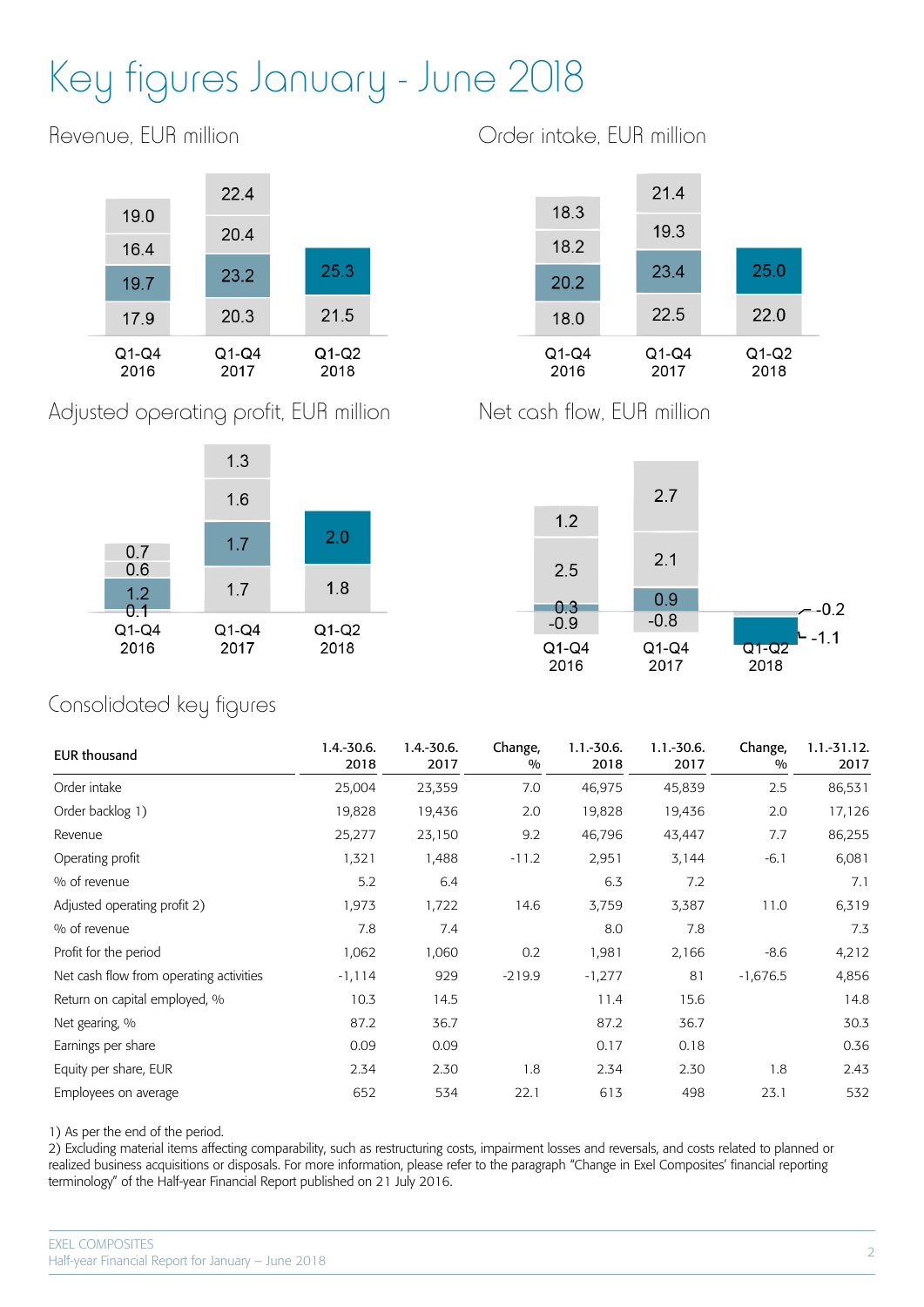# "Adjusted operating profit continued to increase"

#### Q2 2018 in brief

- Order intake increased by 7.0% to EUR 25.0 million (Q2 2017: 23.4).
- Revenue increased by 9.2% to EUR 25.3 million (23.2).
- Adjusted operating profit was EUR 2.0 million (1.7), representing 7.8% of revenue (7.4).
- $\bullet$  Net cash flow from operating activities was EUR -1.1 million (0.9).
- Earnings per share amounted to EUR 0.09 (0.09).

### H1 2018 in brief

- Order intake increased by 2.5% to EUR 47.0 million (H1 2017: 45.8).
- Revenue increased by 7.7% to EUR 46.8 million (43.4).
- Adjusted operating profit was EUR 3.8 million (3.4), representing 8.0% of revenue (7.8%).
- Net cash flow from operating activities was EUR -1.3 million (0.1).
- Earnings per share amounted to EUR 0.17 (0.18).

# Outlook for the full year 2018

Exel Composites reiterates its outlook for 2018 published on 23 April 2018 and expects revenue to increase significantly and adjusted operating profit to increase in 2018 compared to 2017.

# President and CEO, Riku Kytömäki

Group revenue increased clearly in the first half of 2018 and consequently adjusted operating profit improved. The revenue growth was strongly supported by the recent acquisitions of Nanjing Jianhui and Diversified Structural Composites, DSC. Their contribution offset the impact of declining volumes in the telecommunications segment compared to the corresponding period last year.

Both Nanjing Jianhui and DSC have strong market positions in the high growth segment of wind energy, which comprised over half of the revenue growth in the Construction & Infrastructure customer segment during the review period. Also geographically the acquired businesses contributed to revenue in the region Rest of the World as well as in the Asia-Pacific (APAC) region. Revenue in the region Rest of the World more than doubled due to the DSC acquisition. Despite the significant impact of Nanjing Jianhui, APAC revenue declined. APAC revenue was negatively affected by declined volumes in the telecommunications segment, as well as lower sales in the Australian market, reflecting the closure of production in Australia.

The acquisitions of Nanjing Jianhui and DSC have been important milestones as we have continued to execute on our growth strategy. Nanjing Jianhui has exceeded our expectations with strong revenue growth and good profitability. We are also convinced that the acquisition of an operating composites company was the most efficient way for Exel to create a foothold in the strategically important American composites market. DSC is an established business with an existing customer network, a competent team, an operational production facility and interesting technologies. All of this gave us a good starting position and a platform for cross-selling opportunities to existing and new customers. It would have required heavier investments and more time to get to the same point if we had chosen to start from the beginning by building up our own greenfield production facility.

The integration process of DSC is well under way and is progressing according to plan. In May, we appointed Kari Loukola, currently SVP, Sales & Marketing, as SVP, Exel Composites Americas and President of



DSC. His presence on site enables us to have full focus on DSC's profitability turnaround as well as on growth in the Americas. In May, we also communicated the appointment of Olli Tevä to the role as new SVP, Sales & Marketing, which he will take on in August 2018. Thus, our focus on revenue growth remains intact.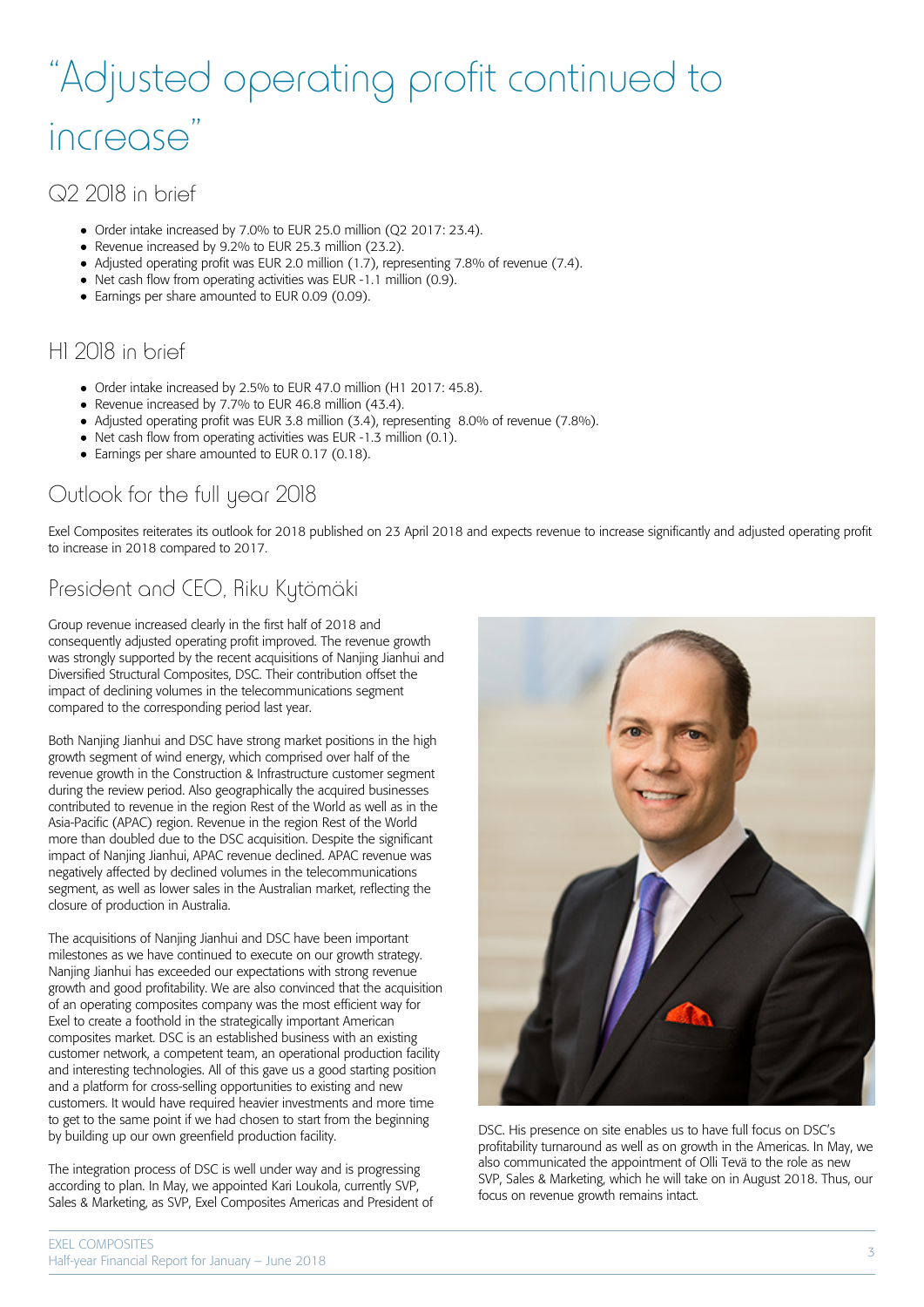#### Order intake and order backlog

Order intake for the second quarter of 2018 amounted to EUR 25.0 million (23.4), which is an increase of 7.0% in comparison to previous year.

Order intake for the first half of 2018 was EUR 47.0 million (45.8), which is an increase of 2.5% compared to previous year. The Group's order backlog on 30 June 2018 increased to EUR 19.8 million (19.4).

#### Revenue

Group revenue in the second quarter of 2018 amounted to EUR 25.3 million (23.2), which is an increase of 9.2% in comparison to previous year.

Group revenue for the first half of 2018 increased by 7.7% to EUR 46.8 million (43.4). The recent acquisitions of Nanjing Jianhui (in April 2017) and Diversified Structural Composites, DSC, (in April 2018) have significantly supported revenue growth according to our strategy. The revenue of the acquired businesses increased Group revenue by 13.0%. The impact of a decrease in delivery volumes by 12.0% and

exchange rates effects by -0.9% was compensated by a better sales mix with 7.6%.

The Construction & Infrastructure customer segment was the main growth driver in the first half of 2018 and revenue increased compared to last year by 57.8% to EUR 14.2 million (9.0). Both Nanjing Jianhui and DSC have strong market positions in the high growth segment of wind energy, which comprised over half of the revenue growth in the Construction & Infrastructure customer segment during the review period. Revenue of the Industrial Applications customer segment decreased by 11.2% to EUR 22.5 million (25.3), mainly due to declined volumes in the telecommunications segment. Revenue for Other Applications grew by 10.7% from previous year to EUR 10.1 million (9.2).

In our main market Europe revenue increased by 3.3% to EUR 33.1 million (32.1). Revenue for APAC region decreased by 10.4% to EUR 8.1 million (9.1). Despite the significant impact of Nanjing Jianhui, APAC revenue was negatively affected by declined volumes in the telecommunications segment, as well as lower sales in the Australian market, reflecting the closure of production in Australia. Revenue for region Rest of the World more than doubled during the period under review by 140.6% to EUR 5.6 million (2.3) due to the DSC acquisition.

#### Revenue by customer segment

| EUR thousand                  | 1.1.-30.6.2018 | 1.1.-30.6.2017 | Change, % | 1.1.-31.12.2017 |
|-------------------------------|----------------|----------------|-----------|-----------------|
| Industrial Applications       | 22.475         | 25.304         | $-11.2$   | 48.249          |
| Construction & Infrastructure | 14.185         | 8,989          | 57.8      | 21,266          |
| Other Applications            | 10.137         | 9.154          | 10.7      | 16,740          |
| Total                         | 46,796         | 43,447         | 7.7       | 86,255          |

#### Revenue by region

| EUR thousand  | 1.1.-30.6.2018 | 1.1.-30.6.2017 | Change, % | 1.1.-31.12.2017 |
|---------------|----------------|----------------|-----------|-----------------|
| Europe        | 33,113         | 32,070         | 3.3       | 63,828          |
| APAC          | 8,117          | 9,063          | $-10.4$   | 17,824          |
| Rest of world | 5.567          | 2.314          | 140.6     | 4,603           |
| Total         | 46,796         | 43,447         | 7.7       | 86,255          |

### Operating profit

The Group's operating profit amounted to EUR 1.3 million (1.5) in the second quarter of 2018 and was 5.2% (6.4) of revenue. Adjusted operating profit (excluding material items affecting comparability, such as restructuring costs, impairment losses and reversals, and costs related to planned or realized business acquisitions or disposals) was EUR 2.0 million (1.7), which is 7.8% (7.4) of revenue.

In the first half of 2018 operating profit amounted to EUR 3.0 million (3.1), 6.3% (7.2) of revenue. Adjusted operating profit was EUR 3.8 million (3.4), 8.0% (7.8) of revenue.

In the first half of 2018 EUR 0.8 million of one-off expenses related to the acquisition of DSC.

The Group's net financial expenses for the period January-June 2018 were EUR -0.2 million (-0.1). The Group's profit before taxes was EUR 2.8 million (3.0) and profit after taxes EUR 2.0 million (2.2).

### Financial position

Net cash flow from operating activities for the first half of 2018 was EUR -1.3 million (0.1). The capital expenditure on fixed assets amounted to EUR 2.3 million (1.6). Subsidiaries (DSC) were acquired for EUR 7.9 million. Investments were financed mainly with interest bearing loans. Net cash flow from investing activities amounted to EUR -10.2 million (-5.7) and net cash flow before financing activities amounted to EUR -11.4 million (-5.7). At the end of the review period, the Group's liquid assets stood at EUR 6.3 million (6.1). Total depreciation, amortization and impairment of non-current assets during the first half of 2018 amounted to EUR 1.8 million (1.6).

The Group's consolidated total assets at the end of the first half of 2018 were EUR 79.7 million (65.2). Interest bearing liabilities amounted to EUR 30.5 million (16.1). Net interest bearing liabilities were EUR 24.2 million (10.0).

Equity at the end of the first half of 2018 was EUR 27.7 million (27.4) and equity ratio 34.9% (42.2). The net gearing ratio was 87.2% (36.7). Fully diluted total earnings per share were EUR 0.17 (0.18). Return on capital employed was 11.4% (15.6). Return on equity was 14.0% (15.9).

The dividend for 2017 resolved by the Annual General Meeting on 22 March 2018 totaling EUR 3.6 (1.2) million, or EUR 0.30 (0.10) per share, was paid on 4 April 2018.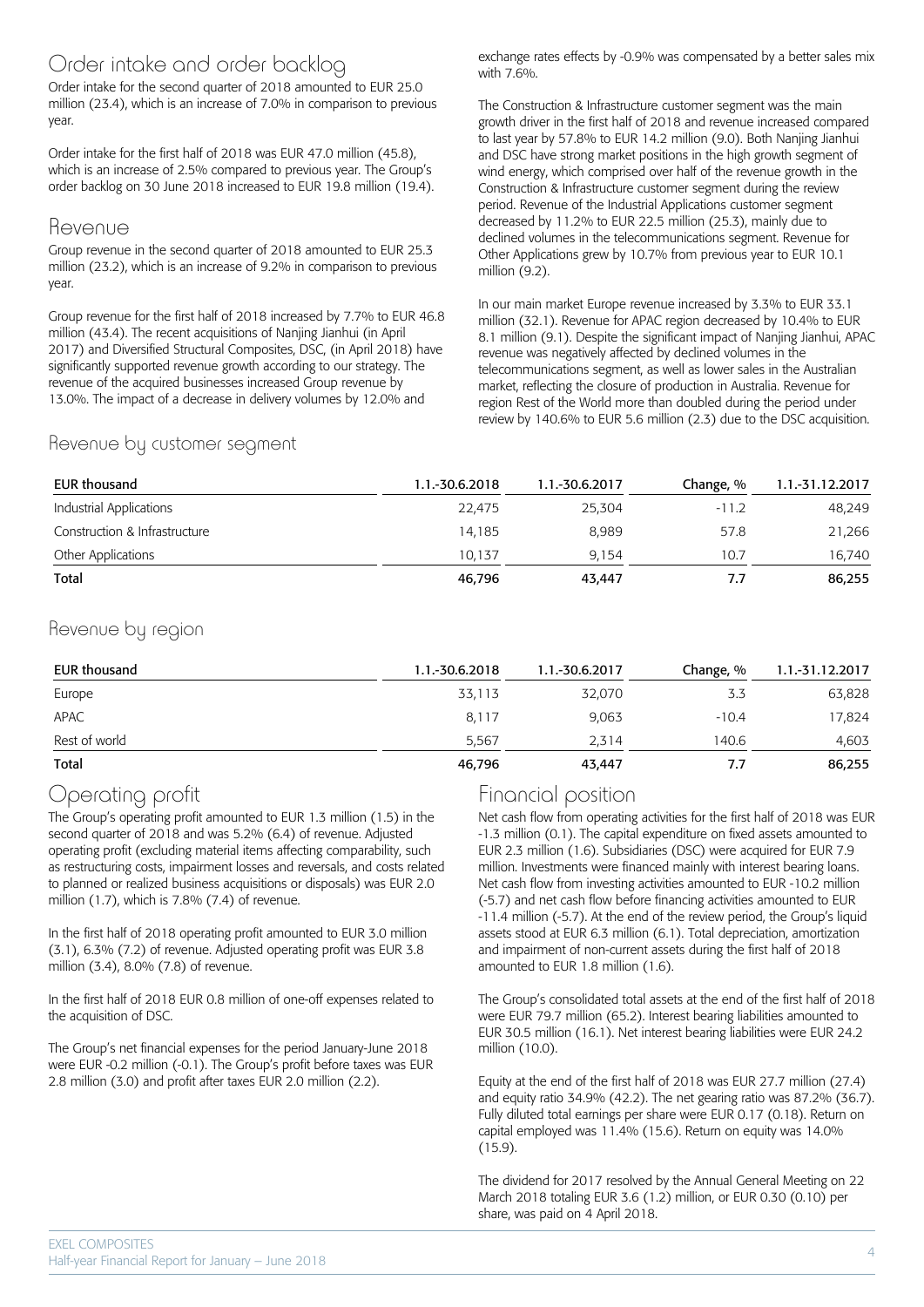#### Research and development

Research and development costs for the first half of 2018 totaled EUR 1.3 million (0.9), representing 2.8% (2.0) of revenue.

# Organization and personnel

At the end of June 2018, Exel Composites employed 692 (574) people, of whom 234 (225) in Finland and 458 (349) in other countries. The average number of employees for January – June 2018 was 613 (498). The number of employees of the Group grew during the review period with about 100 employees due to the acquisition of DSC.

## Changes in Group Management Team

In May 2018 Olli Tevä was appointed SVP, Sales & Marketing and member of Exel Composites Plc's Group Management Team as of 1 August 2018. At the same time, Kari Loukola was appointed SVP, Exel Composites Americas and president of Diversified Structural Composites with immediate effect. Kari Loukola will continue holding the SVP, Sales and Marketing role until the end of July 2018 when Olli Tevä starts in that role. Kari Loukola continues to be member of Exel Composites Group Management team and reporting directly to President and CEO.

#### Incentive programs

Exel Composites announced in March 2018 the continuation of a share-based long-term incentive program for the top management of Exel Composites. The 2018 performance-based plan is part of the share-based long-term incentive program published in May 2017. The performance targets applied to the plan commencing at the beginning of 2018 are adjusted operating profit (EBIT) and the absolute total shareholder return of the company's share (TSR).

## Share and shareholders

At the end of June 2018, Exel Composites' share capital was EUR 2,141,431.74 and the number of shares was 11,896,843. There were no changes in the share capital during the financial year.

During the review period Exel Composites held a total of 77,000 of its own shares. The shares were purchased in July 2017 as part of the 2017 share-based long-term incentive program for the top management.

At the end of June 2018 the share price closed at EUR 5.80. During the period under review, the average share price was EUR 6.34, the highest share price EUR 7.28 and the lowest share price EUR 5.70.

A total of 945,370 shares were traded at Nasdaq Helsinki Ltd., which represents 8.0% of the average number of shares. On 30 June 2018 Exel Composites' market capitalization was EUR 68.6 million.

Exel Composites had a total of 3,507 shareholders on 30 June 2018 and during the first half of 2018 received one flagging notification in accordance with the Finnish Securities Market Act Chapter 9 Section 5 regarding change in shareholdings.

According to the notification received on 19 February 2018, the holding of Danske Bank A/S fell under the 5% threshold and amounted to 580,145 shares representing 4.88% of the shares and voting rights of Exel Composites Plc.

Information on the company's shareholders is available on the corporate website at www.exelcomposites.com.

## Sustainability and corporate responsibility

Sustainability is an important part of Exel Composites' business, both in relation with its own operations as well as through the products and solutions it produces. Exel is committed to responsible and sustainable operations through its core business values: customer focused, integrity, One Exel, caring and innovative. Exel Composites' material sustainability topics are the following:

• Environmental responsibility: Responsible products, responsible operations

• Social responsibility: Responsible employer, occupation health and safety, diversity and non-discrimination, human rights in own operations and supply

• Corporate Governance: Corporate responsibility governance and compliance, anti-corruption and bribery

During the review period Exel Composites has continued working on the subjects related to these sustainability topics. For example, in April an updated Code of Conduct was adopted.

Information on sustainability and corporate responsibility is available on the corporate website at www.exelcomposites.com.

#### Major near-term risks and uncertainties

Exel Composites Financial Statements Release 2017 describes the key risk areas in relation to the Group's operations, including near-term risks and uncertainties. During the first half of 2018, there were no significant changes in relation to these.

# Outlook for 2018

Exel Composites reiterates its outlook for 2018 and expects revenue to increase significantly and adjusted operating profit to increase in 2018 compared to 2017.

Vantaa, 24 July 2018

#### Exel Composites Plc

Board of Directors

#### For further information, please contact:

Mr. Riku Kytömäki, President and CEO tel. +358 50 511 8288 riku.kytomaki@exelcomposites.com

Mr. Mikko Kettunen, CFO tel. +358 50 347 7462 mikko.kettunen@exelcomposites.com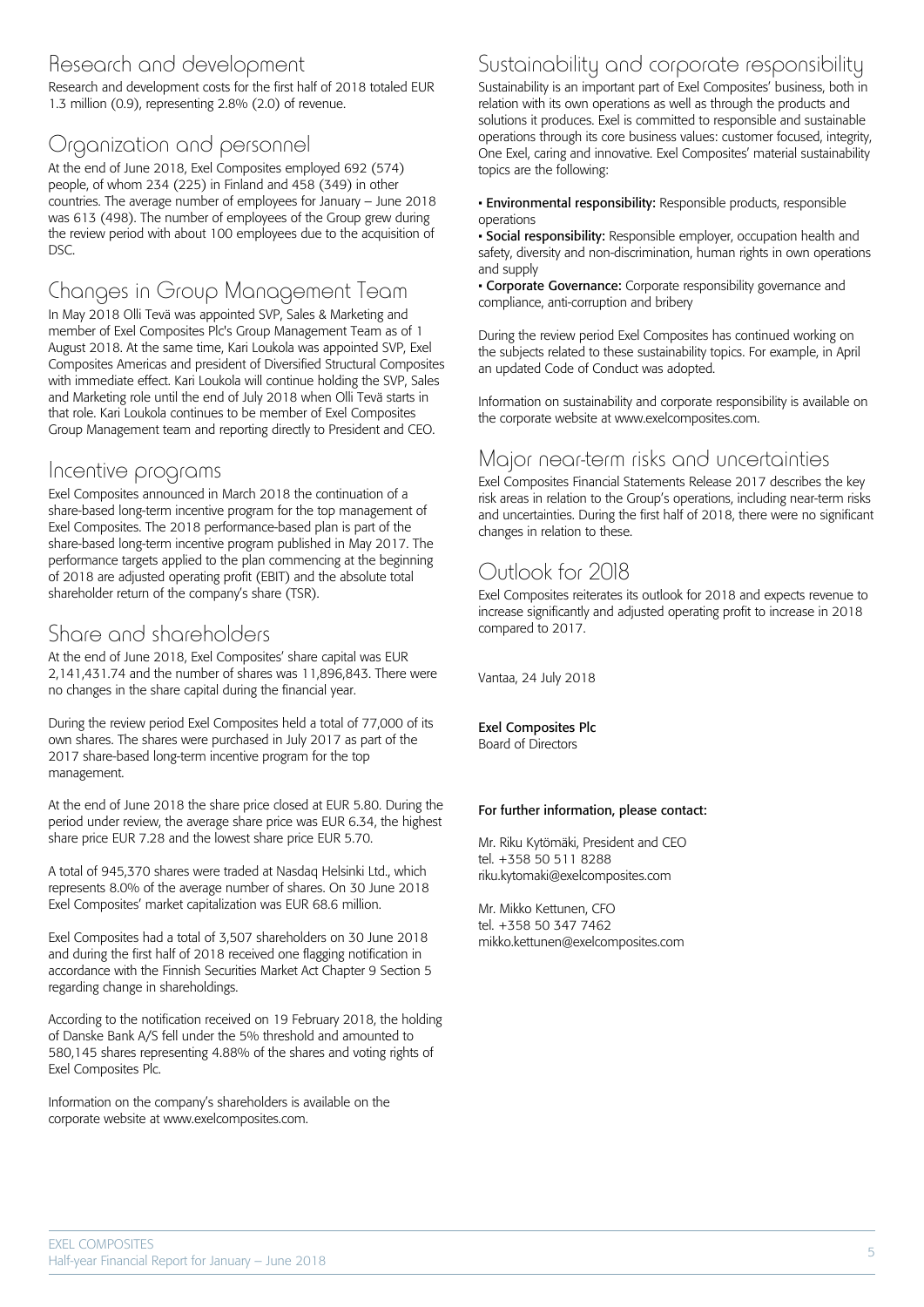# Notes to the Half-year Financial Report 1 January–30 June 2018

#### Accounting principles

This Half-year Financial Report has been prepared in accordance with IAS 34, Interim Financial Reporting. The same accounting policies have been applied as in the previous financial statements.

Preparation of financial statements in accordance with the IFRS standards requires Exel Composites' management to make estimates and assumptions that have an effect on the amount of assets and liabilities on the balance sheet at the closing date as well as the amounts of income and expenses for the financial period. In addition, the management must exercise its judgment regarding the application of accounting policies. Since the estimates and assumptions are based on the views at the date of the financial statements, they include risks and uncertainties. The actual results may differ from the estimates and assumptions.

The amounts presented in the income statement and balance sheet are Group figures. The amounts presented in the release are rounded, so the sum of individual figures may differ from the sum reported.

This half-year financial report is unaudited.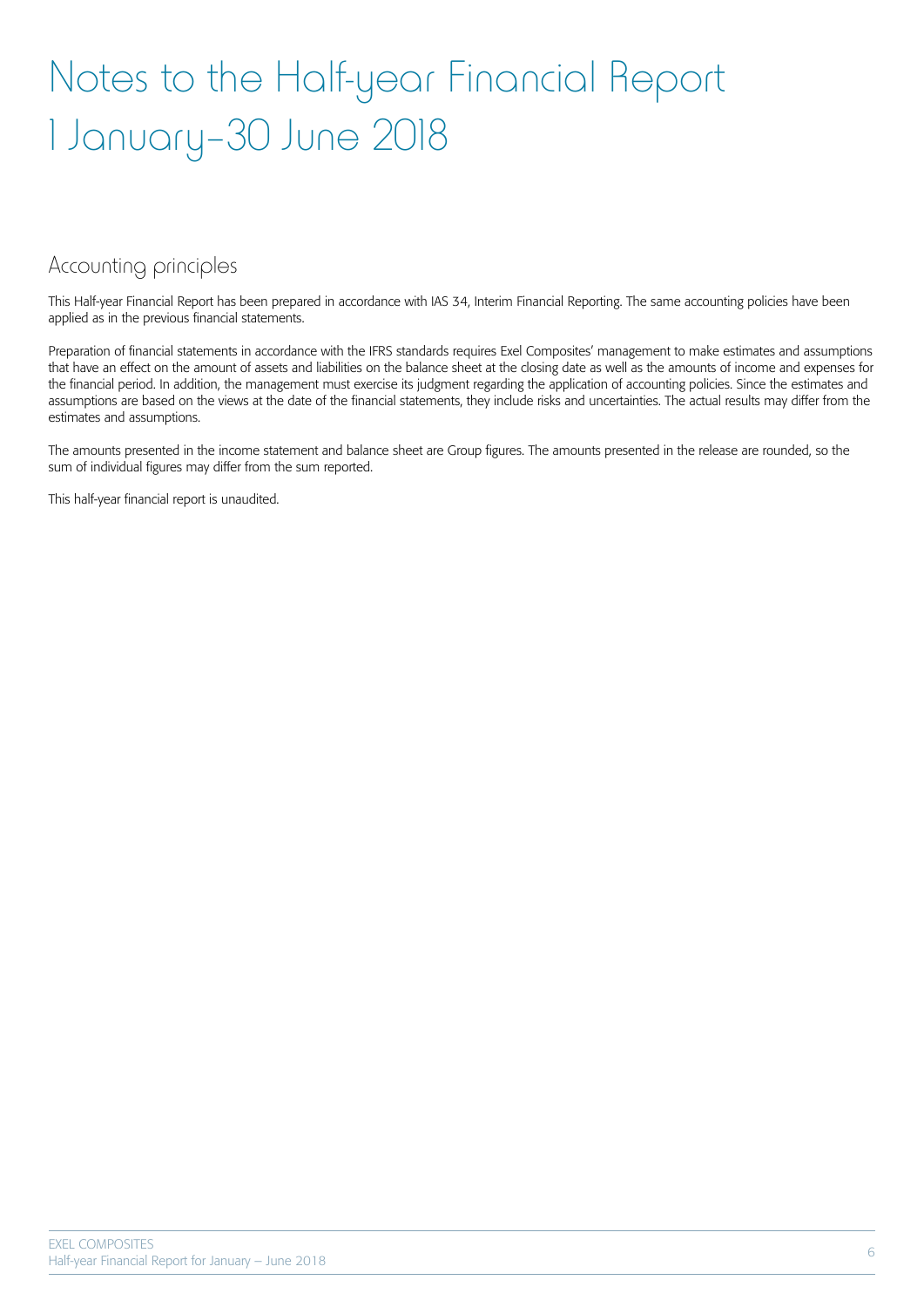## BUSINESS COMBINATIONS

### The acquisition of Diversified Structural Composites, DSC

The acquisition of Diversified Structural Composites, Inc. ("DSC"), which was announced in a stock exchange release on 23 April 2018, was completed in April 2018. The unit is consolidated into Group accounts as of 1 May 2018.

DSC has one manufacturing facility using mainly pultrusion technology located in Erlanger, Kentucky. DSC has a high level of technological know-how in pultrusion related technologies, which complements well Exel Composites' existing expertise and growth strategy. DSC's product portfolio consists of carbon fiber and glass fiber reinforced composites that are produced particularly for the wind energy industry. At the time of the acquisition, DSC had about 90 employees and for the fiscal year 2017, ended in March 2018, revenue amounted to USD 19 million and operating loss of USD 0.6. Restructuring initiatives since

2015 have progressively improved DSC's profitability and breakeven profitability is expected to be reached in 2019.

The total estimated net debt free purchase price was approximately USD 9.5 million (EUR 7.9 million), out of which USD 5.7 million corresponded to DSC's business and USD 3.8 million to working capital. The acquisition was financed with a new long term loan.

During May-June 2018 DSC's revenue was EUR 2.6 million and operating profit EUR 0.1 million. For the first half of 2018 DSC's revenue was EUR 8.2 million and operating profit EUR -0.4 million. Exel Group's revenue would have been EUR 52.4 million and operating profit EUR 2.5 million for the first half of 2018, if the business combination of DSC had happened in the beginning of the financial year.

#### Business combinations

|                                                           | Acquisition date | Share acquired | Personnel |
|-----------------------------------------------------------|------------------|----------------|-----------|
| Diversified Structural Composites Inc, USA                | 30 April 2018    | 100%           | <b>90</b> |
| Assets and liabilities acquired                           |                  |                |           |
| <b>EUR thousand</b>                                       |                  |                |           |
| <b>ASSETS</b>                                             |                  |                |           |
| Intangible assets                                         |                  | 1,552          |           |
| Tangible assets                                           |                  | 2,425          |           |
| Inventories                                               |                  | 3,570          |           |
| Trade and other receivables                               |                  | 2,654          |           |
| Cash at bank and in hand                                  |                  | 12             |           |
| <b>Total assets</b>                                       |                  | 10,213         |           |
| <b>LIABILITIES</b>                                        |                  |                |           |
| Trade and other current liabilities                       |                  | 3,092          |           |
| <b>Total liabilities</b>                                  |                  | 3,092          |           |
| Net assets                                                |                  | 7,122          |           |
| Goodwill                                                  |                  | 752            |           |
| Purchase price                                            |                  | 7,874          |           |
| Expenses of acquisitions (comprehensive P&L: fixed costs) |                  | 852            |           |
| of which during the review period                         |                  | 807            |           |

#### The acquisition of Nanjing Jianhui Composite Materials

Exel Composites updates its estimate on the total purchase price of Nanjing Jianhui Composite Materials. The updated purchase price estimate is EUR 8.9 million, which includes a deferred variable component of approximately EUR 1.3 million linked to key employee retention. The estimated variable component will be booked as a cost in group accounting during the retention period.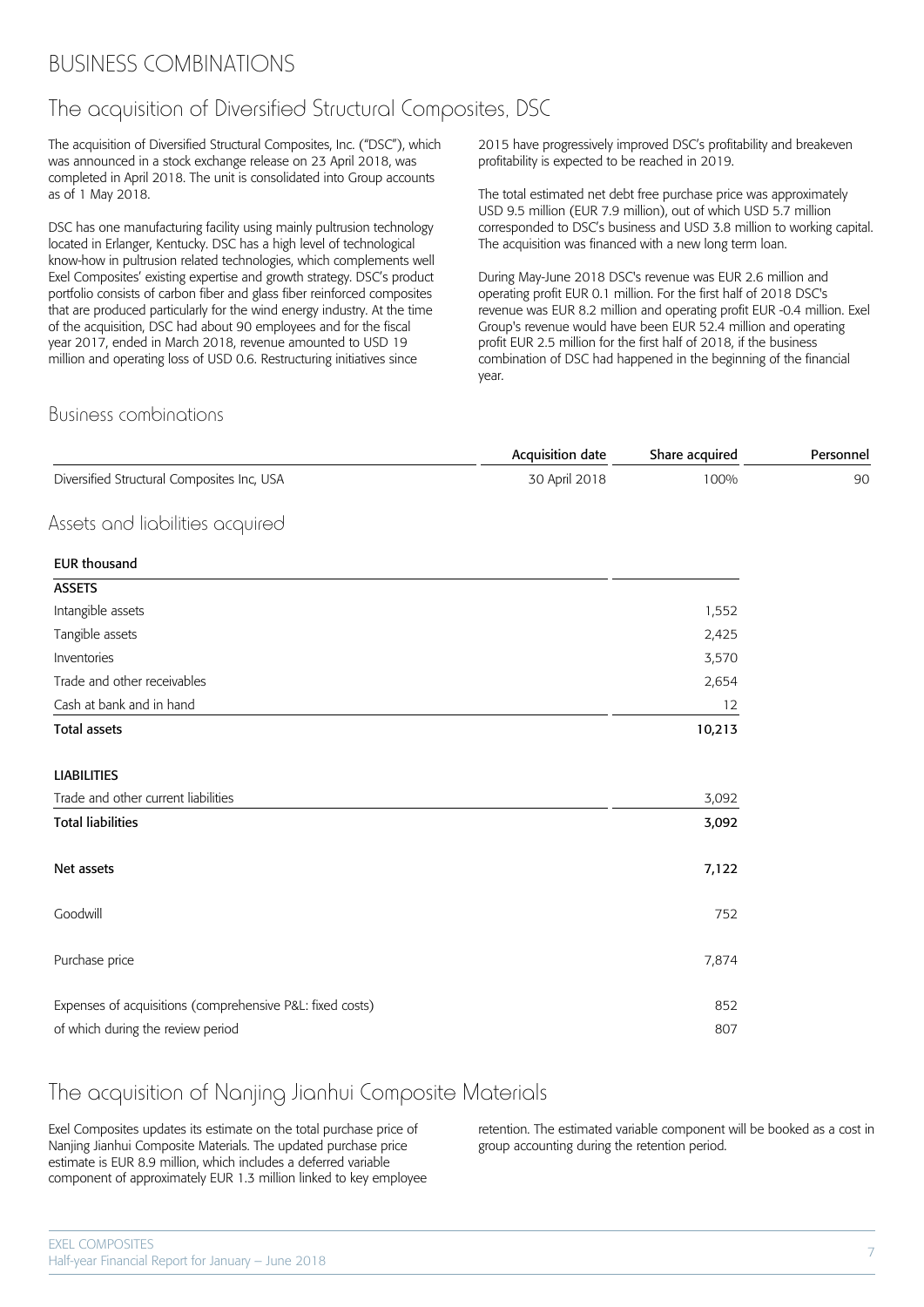# CONSOLIDATED COMPREHENSIVE INCOME STATEMENT

| <b>EUR thousand</b>                                                                          | $1.4.-30.6.$<br>2018 | 1.4.-30.6.<br>2017 | Change,<br>$\frac{0}{0}$ | $1.1 - 30.6.$<br>2018 | $1.1 - 30.6$ .<br>2017 | Change,<br>$\frac{0}{0}$ | $1.1 - 31.12.$<br>2017 |
|----------------------------------------------------------------------------------------------|----------------------|--------------------|--------------------------|-----------------------|------------------------|--------------------------|------------------------|
| Revenue                                                                                      | 25,277               | 23,150             | 9.2                      | 46,796                | 43,447                 | 7.7                      | 86,255                 |
| Materials and services                                                                       | $-9,740$             | $-9,636$           | 1.1                      | $-17,278$             | $-17,139$              | 0.8                      | $-34,182$              |
| Employee benefit expenses                                                                    | $-7,535$             | $-6,654$           | 13.2                     | $-14,194$             | $-12,632$              | 12.4                     | $-24,918$              |
| Depreciation and impairment                                                                  | $-972$               | $-823$             | 18.1                     | $-1,848$              | $-1,580$               | 17.0                     | $-3,225$               |
| Other operating expenses                                                                     | $-5,833$             | $-4,679$           | 24.7                     | $-10,701$             | $-9,160$               | 16.8                     | $-18,358$              |
| Other operating income                                                                       | 123                  | 130                | $-5.2$                   | 176                   | 208                    | $-15.5$                  | 510                    |
| Operating profit                                                                             | 1,321                | 1,488              | $-11.2$                  | 2,951                 | 3,144                  | $-6.1$                   | 6,081                  |
| Net financial items                                                                          | 218                  | $-56$              | $-491.5$                 | $-192$                | $-122$                 | 57.5                     | $-746$                 |
| Profit before tax                                                                            | 1,540                | 1,433              | 7.5                      | 2,759                 | 3,022                  | $-8.7$                   | 5,335                  |
| Income taxes                                                                                 | $-478$               | $-373$             | 28.2                     | $-779$                | $-856$                 | $-9.0$                   | $-1,123$               |
| Profit/loss for the period                                                                   | 1,062                | 1,060              | 0.2                      | 1,981                 | 2,166                  | $-8.6$                   | 4,212                  |
| Other comprehensive income to be<br>reclassified to profit or loss in<br>subsequent periods: |                      |                    |                          |                       |                        |                          |                        |
| Exchange differences on translating foreign<br>operations                                    | 328                  | $-670$             | 148.9                    | 298                   | $-542$                 | 154.9                    | $-850$                 |
| Income tax relating to components of other<br>comprehensive income                           | $\mathbf 0$          | $\mathbf 0$        | 0                        | $\mathbf 0$           | $\mathbf 0$            | $\mathbf 0$              | 0                      |
| Items that will not be classified to profit<br>or loss:                                      |                      |                    |                          |                       |                        |                          |                        |
| Defined benefit plan actuarial gains(+)/<br>$loss(-)$ , net tax                              | $\mathbf 0$          | $\mathbf 0$        | 0                        | $\mathbf 0$           | $\mathbf 0$            | $\mathbf 0$              | $-3$                   |
| Other comprehensive income, net of tax                                                       | 328                  | $-670$             | 148.9                    | 298                   | $-542$                 | 154.9                    | $-854$                 |
| Total comprehensive income                                                                   | 1,389                | 389                | 257.0                    | 2,278                 | 1,624                  | 40.3                     | 3,358                  |
| Profit/loss attributable to:                                                                 |                      |                    |                          |                       |                        |                          |                        |
| Equity holders of the parent company                                                         | 1,062                | 1,060              | 0.2                      | 1,981                 | 2,166                  | $-8.6$                   | 4,212                  |
| Comprehensive income attributable to:                                                        |                      |                    |                          |                       |                        |                          |                        |
| Equity holders of the parent company                                                         | 1,389                | 389                | 257.0                    | 2,278                 | 1,624                  | 40.3                     | 3,358                  |
| Earnings per share, diluted and<br>undiluted, EUR                                            | 0.09                 | 0.09               |                          | 0.17                  | 0.18                   |                          | 0.36                   |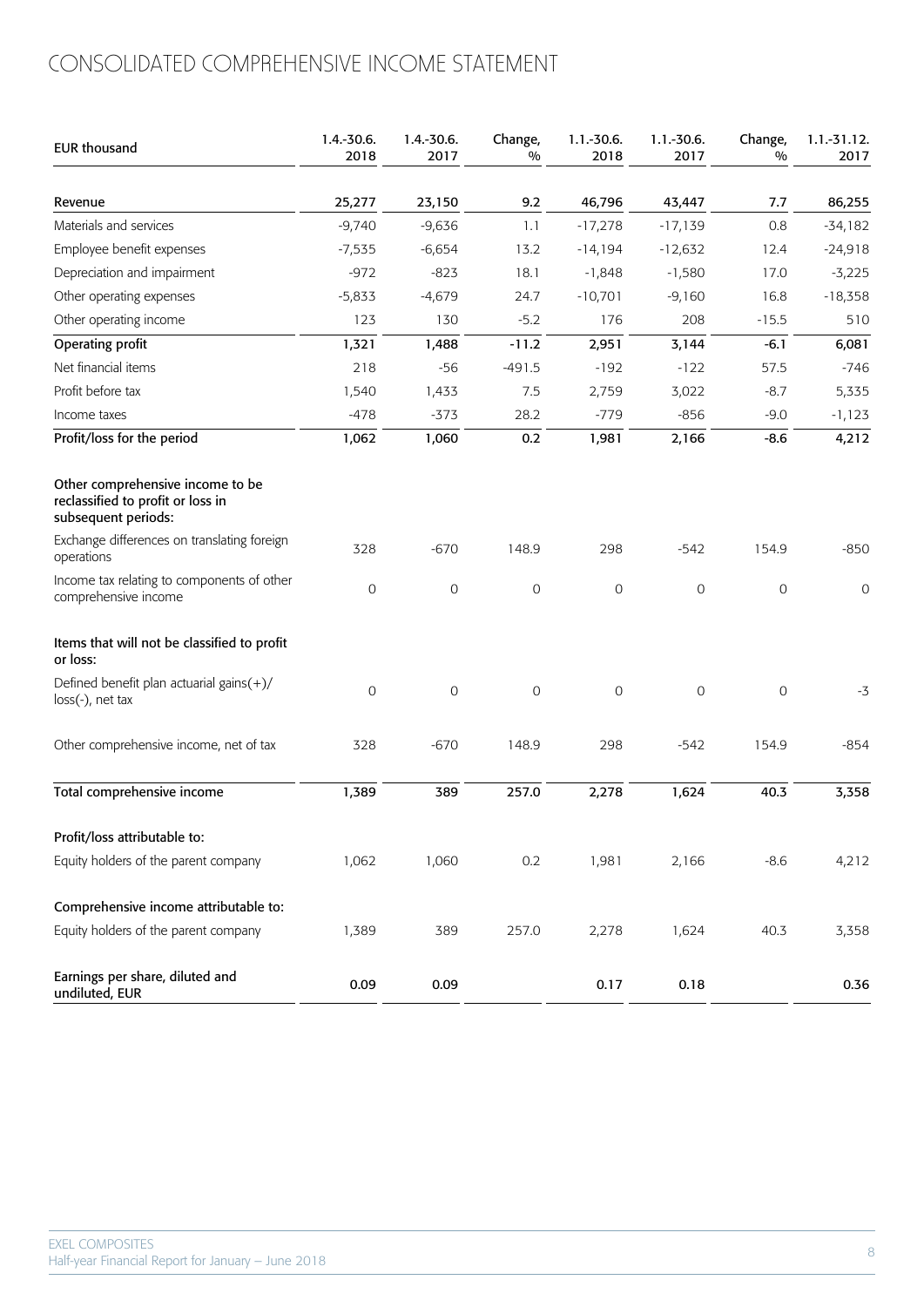# CONSOLIDATED STATEMENT OF FINANCIAL POSITION

| <b>EUR thousand</b>                                  | 30.6.2018 | 30.6.2017 | Change | 31.12.2017 |
|------------------------------------------------------|-----------|-----------|--------|------------|
| <b>ASSETS</b>                                        |           |           |        |            |
| Non-current assets                                   |           |           |        |            |
| Goodwill                                             | 14,124    | 13,592    | 533    | 13,447     |
| Other intangible assets                              | 3,258     | 1,480     | 1,778  | 1,482      |
| Tangible assets                                      | 17,573    | 14,626    | 2,947  | 14,788     |
| Deferred tax assets                                  | 577       | 202       | 375    | 473        |
| Other non-current assets                             | 93        | 86        | 6      | 85         |
| Non-current assets total                             | 35,625    | 29,987    | 5,639  | 30,276     |
| <b>Current assets</b>                                |           |           |        |            |
| Inventories                                          | 17,393    | 11,958    | 5,434  | 11,689     |
| Trade and other receivables                          | 20,389    | 17,145    | 3,244  | 14,785     |
| Cash at bank and in hand                             | 6,312     | 6,093     | 219    | 7,629      |
| <b>Total current assets</b>                          | 44,094    | 35,196    | 8,897  | 34,104     |
| <b>Total assets</b>                                  | 79,719    | 65,183    | 14,536 | 64,380     |
| <b>EQUITY AND LIABILITIES</b>                        |           |           |        |            |
| Shareholders' equity                                 |           |           |        |            |
| Share capital                                        | 2,141     | 2,141     | 0      | 2,141      |
| Other reserves                                       | 129       | 126       | 3      | 129        |
| Invested unrestricted equity fund                    | 2,539     | 2,539     | 0      | 2,539      |
| <b>Translation differences</b>                       | 2,229     | 2,239     | $-10$  | 1,931      |
| Retained earnings                                    | 18,689    | 18,177    | 512    | 17,863     |
| Profit for the period                                | 1,981     | 2,166     | $-186$ | 4,212      |
| Equity attributable to holders of the parent company | 27,708    | 27,389    | 319    | 28,815     |
| <b>Total equity</b>                                  | 27,708    | 27,389    | 319    | 28,815     |
| Non-current liabilities                              |           |           |        |            |
| Interest-bearing liabilities                         | 12,599    | 2,097     | 10,502 | 4,615      |
| Interest-free liabilities                            | 495       | 560       | $-65$  | 478        |
| Deferred tax liabilities                             | 219       | 501       | $-281$ | 240        |
| <b>Total non-current liabilities</b>                 | 13,313    | 3,158     | 10,155 | 5,333      |
| <b>Current liabilities</b>                           |           |           |        |            |
| Interest-bearing liabilities                         | 17,869    | 14,044    | 3,825  | 11,742     |
| Trade and other non-current liabilities              | 20,829    | 20,592    | 237    | 18,490     |
| <b>Total liabilities</b>                             | 38,698    | 34,636    | 4,063  | 30,232     |
| <b>Total equity and liabilities</b>                  | 79,719    | 65,183    | 14,536 | 64,380     |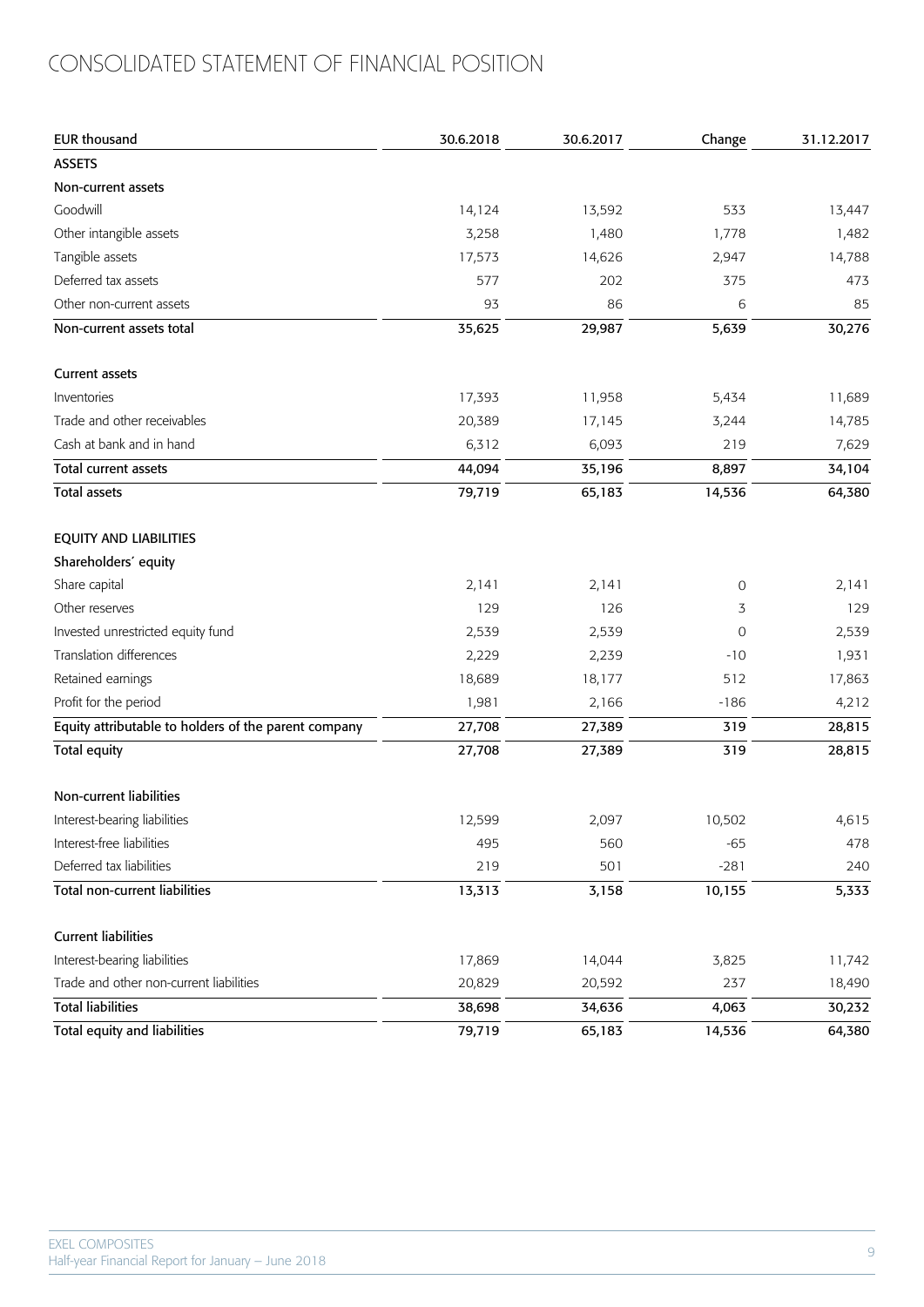# CONSOLIDATED STATEMENT OF CASH FLOWS

| EUR thousand                               | 1.1.-30.6.2018 | 1.1.-30.6.2017 | Change   | 1.1.-31.12.2017 |
|--------------------------------------------|----------------|----------------|----------|-----------------|
| Cash flow from operating activities        |                |                |          |                 |
| Profit for the period                      | 1,981          | 2,166          | $-185$   | 4,212           |
| Adjustments                                | 2,898          | 2,810          | 88       | 5,302           |
| Change in working capital                  | $-5,090$       | $-4,456$       | $-634$   | $-3,493$        |
| Cash flow generated by operations          | $-211$         | 520            | $-731$   | 6,021           |
| Interest paid                              | $-128$         | $-37$          | $-91$    | $-121$          |
| Interest received                          | $\overline{7}$ | 8              | $-1$     | 13              |
| Other financial items                      | $-124$         | $-133$         | 9        | $-319$          |
| Income taxes paid                          | $-821$         | $-277$         | $-544$   | $-738$          |
| Net cash flow from operating activities    | $-1,277$       | 81             | $-1,358$ | 4,856           |
| Cash flow from investing activities        |                |                |          |                 |
| Acquisition of subsidiaries                | $-7,855$       | $-4,191$       | $-3,664$ | $-5,102$        |
| Purchases of non-current assets            | $-2,320$       | $-1,591$       | $-729$   | $-3,456$        |
| Proceeds from sale of non-current assets   | $\overline{7}$ | 49             | $-42$    | 49              |
| Net cash flow from investing activities    | $-10,168$      | $-5,733$       | $-4,435$ | $-8,509$        |
| Cash flow before financing activities      | $-11,445$      | $-5,652$       | $-5,793$ | $-3,653$        |
| Cash flow from financing activities        |                |                |          |                 |
| Share issue                                | 3              | 0              | 3        | 0               |
| Proceeds from long-term borrowings         | 8,300          | 0              | 8,300    | 3,000           |
| Instalments of long-term borrowings        | $\mathbf 0$    | $-500$         | 500      | $-1,000$        |
| Change in short-term loans                 | 5,596          | 6,491          | $-895$   | 4,173           |
| Instalments of finance lease liabilities   | $\mathbf 0$    | 0              | 0        | 0               |
| Treasury shares                            |                |                |          | $-525$          |
| Dividends paid                             | $-3,569$       | $-1,190$       | $-2,379$ | $-1,190$        |
| Net cash flow from financing activities    | 10,330         | 4,801          | 5,529    | 4,458           |
| Change in liquid funds                     | $-1,115$       | $-851$         | $-264$   | 805             |
| Liquid funds in the beginning of period    | 7,629          | 6,944          | 685      | 6,944           |
| Exchange rate fluctuations on liquid funds | $-215$         |                |          | $-131$          |
| Liquid funds through business acquisitions | 12             |                |          | 11              |
| Liquid funds at the end of period          | 6,312          | 6,093          | 219      | 7,629           |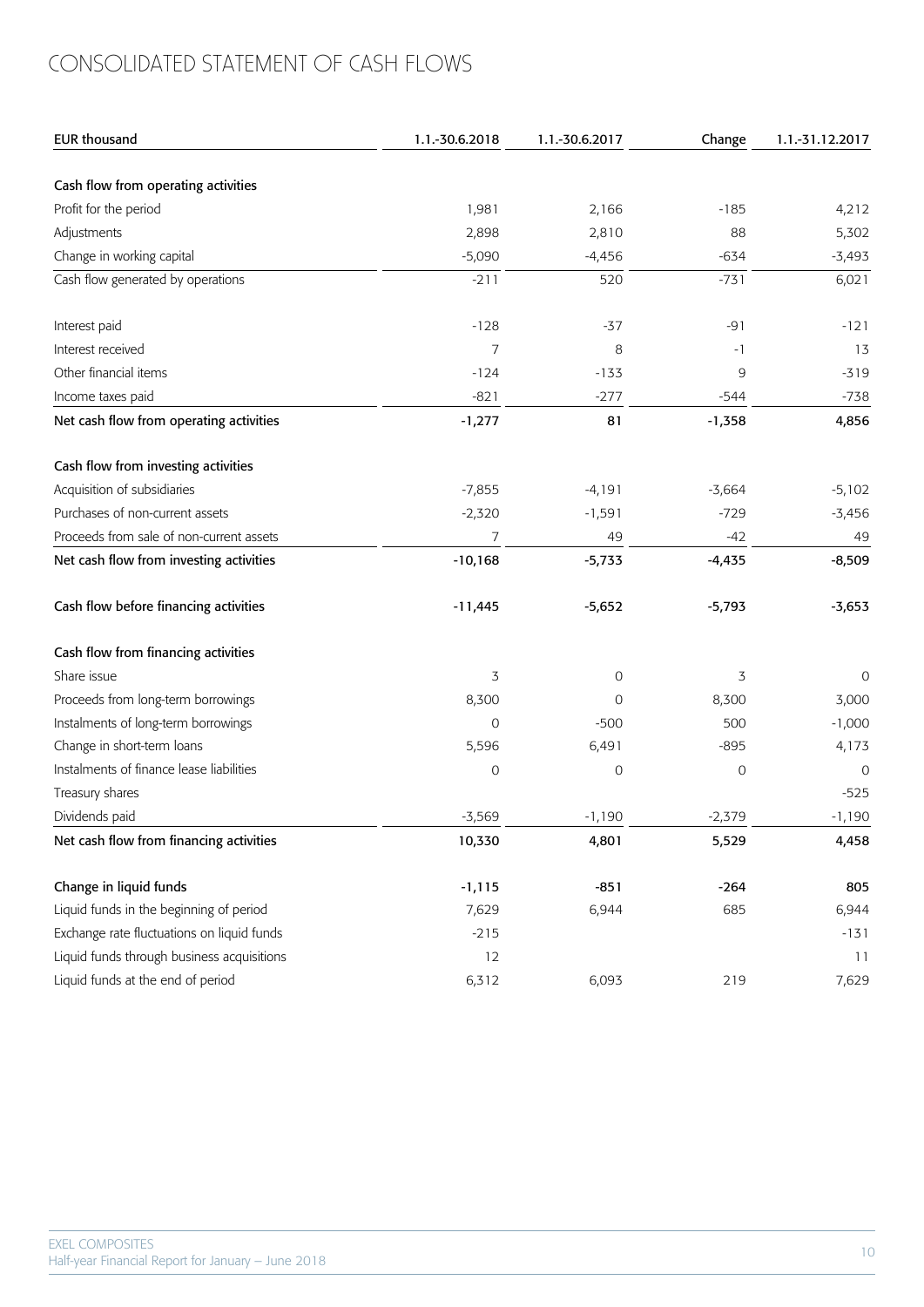# CONSOLIDATED STATEMENT OF CHANGES IN SHAREHOLDERS' EQUITY

| <b>EUR thousand</b>                                                    | Share<br>capital | Share<br>premium<br>reserve | Other<br>reserves | Invested<br>unrestricted<br>equity fund | Translation<br>differencies | Retained<br>earnings | Total       |
|------------------------------------------------------------------------|------------------|-----------------------------|-------------------|-----------------------------------------|-----------------------------|----------------------|-------------|
| Balance at 1 January 2017                                              | 2,141            | 0                           | 126               | 2,539                                   | 2,781                       | 19,424               | 27,013      |
| Comprehensive result                                                   |                  |                             |                   |                                         | $-542$                      | 2,166                | 1,624       |
| Defined benefit plan actuarial gains $(+)/$<br>$loss (-)$ , net of tax |                  |                             |                   |                                         |                             | 0                    | $\mathbf 0$ |
| Other items                                                            |                  |                             | 0                 |                                         |                             | $-58$                | $-58$       |
| Dividend                                                               |                  |                             |                   |                                         |                             | $-1,190$             | $-1,190$    |
| Balance at 30 June 2017                                                | 2,141            | $\mathbf 0$                 | 126               | 2,539                                   | 2,239                       | 20,343               | 27,389      |
| Balance at 1 January 2018                                              | 2,141            | 0                           | 129               | 2,539                                   | 1,931                       | 22,075               | 28,815      |
| Comprehensive result                                                   |                  |                             |                   |                                         | 298                         | 1,981                | 2,279       |
| Defined benefit plan actuarial gains $(+)/$<br>$loss (-)$ , net of tax |                  |                             |                   |                                         |                             | $\mathbf{0}$         | 0           |
| Other items                                                            |                  |                             |                   |                                         |                             | 42                   | 42          |
| Dividend                                                               |                  |                             |                   |                                         |                             | $-3,569$             | $-3,569$    |
| Correction to previously issued financial<br>statements 1)             |                  |                             |                   |                                         |                             | 141                  | 141         |
| Balance at 30 June 2018                                                | 2,141            | 0                           | 129               | 2,539                                   | 2,229                       | 20,669               | 27,708      |

1) Clearing a non-registered dormant subsidiary from consolidated books.

## ADJUSTED OPERATING PROFIT

| EUR thousand                                                              | 1.4.-30.6.2018 | 1.4.-30.6.2017 | 1.1.-30.6.2018 | 1.1.-30.6.2017 | 1.1.-31.12.2017 |
|---------------------------------------------------------------------------|----------------|----------------|----------------|----------------|-----------------|
| Operating profit                                                          | 1,321          | 1,488          | 2,951          | 3,144          | 6,081           |
| Restructuring costs                                                       |                |                |                |                | $-149$          |
| Impairment losses and reversals                                           |                |                |                |                |                 |
| Costs related to planned or realized<br>business acquisition and disposal | 652            | 233            | 808            | 243            | 387             |
| Sale of intangible and tangible assets                                    |                |                |                |                |                 |
| Expenses related to changes in legislation<br>or legal proceedings        |                |                |                |                |                 |
| Adjusted operating profit                                                 | 1,973          | 1,722          | 3,759          | 3,387          | 6,319           |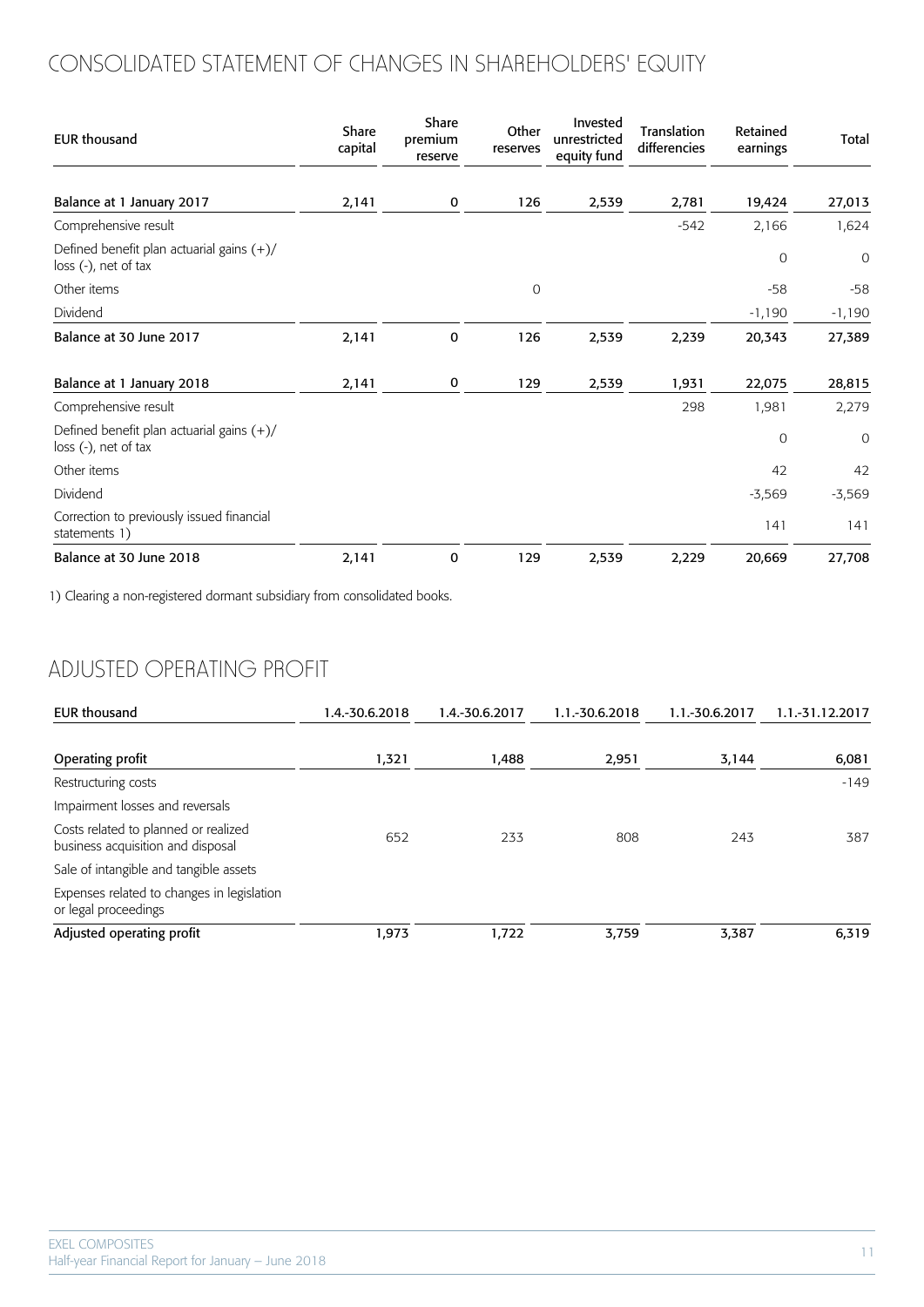# QUARTERLY KEY FIGURES

| <b>EUR thousand</b>                                             | 2018<br>Q <sub>2</sub> | 2018<br>Q1 | 2017<br>Q4 | 2017<br>Q3 | 2017<br>Q <sub>2</sub> | 2017<br>Q1 |
|-----------------------------------------------------------------|------------------------|------------|------------|------------|------------------------|------------|
| Revenue                                                         | 25,277                 | 21,519     | 22,414     | 20,394     | 23,150                 | 20,296     |
| Materials and services                                          | $-9,740$               | $-7,538$   | $-8,819$   | $-8,225$   | $-9,636$               | $-7,503$   |
| Employee benefit expenses                                       | $-7,535$               | $-6,659$   | $-6,304$   | $-5,982$   | $-6,654$               | $-5,977$   |
| Depreciation and impairment                                     | $-972$                 | $-876$     | $-805$     | $-840$     | $-823$                 | $-757$     |
| Operating expenses                                              | $-5,833$               | $-4,868$   | $-5,245$   | $-3,953$   | $-4,679$               | $-4,482$   |
| Other operating income                                          | 123                    | 52         | 147        | 155        | 130                    | 78         |
| Operating profit                                                | 1,321                  | 1,630      | 1,389      | 1,549      | 1,488                  | 1,655      |
| Net financial items                                             | 218                    | $-410$     | $-410$     | $-214$     | $-56$                  | $-66$      |
| Profit before taxes                                             | 1,540                  | 1,220      | 979        | 1,335      | 1,433                  | 1,589      |
| Income taxes                                                    | $-478$                 | $-301$     | $-22$      | $-245$     | $-373$                 | $-483$     |
| Profit/loss for the period                                      | 1,062                  | 919        | 956        | 1,089      | 1,060                  | 1,107      |
| Earnings per share, diluted and<br>undiluted, EUR               | 0.09                   | 0.08       | 0.08       | 0.09       | 0.09                   | 0.09       |
| Average number of shares, diluted and<br>undiluted 1,000 shares | 11,820                 | 11,820     | 11,820     | 11,836     | 11,897                 | 11,897     |
| Average number of personnel                                     | 652                    | 575        | 562        | 570        | 534                    | 462        |

# COMMITMENTS AND CONTINGENCIES

| <b>EUR thousand</b>       | 30.6.2018 | 30.6.2017 | 31.12.2017 |
|---------------------------|-----------|-----------|------------|
| Commitments on own behalf |           |           |            |
| Mortgages                 | 2,783     | 2,793     | 2,793      |
| Floating charges          | 12,500    | 12,500    | 12,500     |
| <b>Operating leases</b>   |           |           |            |
| Not later than one year   | 1,259     | 805       | 750        |
| $1 - 5$ years             | 923       | 471       | 831        |
| <b>Other liabilities</b>  | 25        | 312       | 312        |

## DERIVATIVE FINANCIAL INSTRUMENTS NOMINAL VALUE

| <b>EUR thousands</b> | 30.6.2018 | 30.6.2017 | 31.12.2017 |
|----------------------|-----------|-----------|------------|
| Interest rate swaps  | 900       | ,500      | ,200       |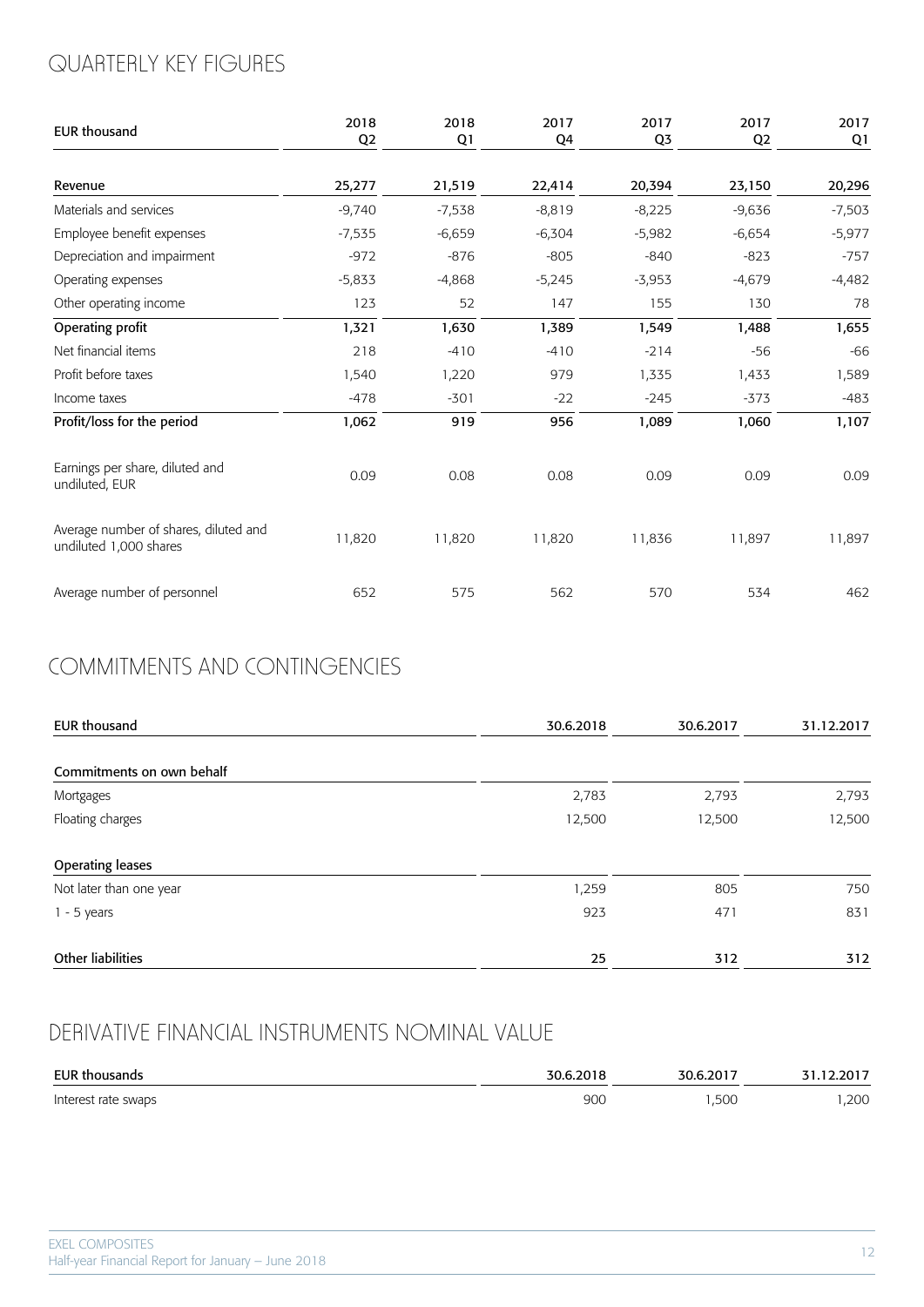## CONSOLIDATED KEY FIGURES

| <b>EUR thousand</b>                                              | $1.4.-30.6.$<br>2018 | $1.4.-30.6.$<br>2017 | Change,<br>$\frac{0}{0}$ | $1.1 - 30.6$ .<br>2018 | $1.1 - 30.6.$<br>2017 | Change,<br>$\frac{0}{0}$ | $1.1 - 31.12.$<br>2017 |
|------------------------------------------------------------------|----------------------|----------------------|--------------------------|------------------------|-----------------------|--------------------------|------------------------|
| Revenue                                                          | 25,277               | 23,150               | 9.2                      | 46,796                 | 43,447                | 7.7                      | 86,255                 |
| Operating profit                                                 | 1,321                | 1,488                | $-11.2$                  | 2,951                  | 3,144                 | $-6.1$                   | 6,081                  |
| % of revenue                                                     | 5.2                  | 6.4                  |                          | 6.3                    | 7.2                   |                          | 7.1                    |
| Adjusted operating profit 1)                                     | 1,973                | 1,722                | 14.6                     | 3,759                  | 3,387                 | 11.0                     | 6,319                  |
| % of revenue                                                     | 7.8                  | 7.4                  |                          | 8.0                    | 7.8                   |                          | 7.3                    |
| Profit before tax                                                | 1,540                | 1,433                | $7.5\,$                  | 2,759                  | 3,022                 | $-8.7$                   | 5,335                  |
| % of revenue                                                     | 6.1                  | 6.2                  |                          | 5.9                    | 7.0                   |                          | 6.2                    |
| Profit for the period                                            | 1,062                | 1,060                | 0.2                      | 1,981                  | 2,166                 | $-8.6$                   | 4,212                  |
| % of revenue                                                     | 4.2                  | 4.6                  |                          | 4.2                    | 5.0                   |                          | 4.9                    |
| Shareholders' equity                                             | 27,708               | 27,389               | 1.2                      | 27,708                 | 27,389                | 1.2                      | 28,815                 |
| Interest-bearing liabilities                                     | 30,468               | 16,141               | 88.8                     | 30,468                 | 16,141                | 88.8                     | 16,356                 |
| Cash and cash equivalents                                        | 6,312                | 6,093                | 3.6                      | 6,312                  | 6,093                 | 3.6                      | 7,629                  |
| Net interest-bearing liabilities                                 | 24,156               | 10,048               | 140.4                    | 24,156                 | 10,048                | 140.4                    | 8,727                  |
| Capital employed                                                 | 58,176               | 43,530               | 33.6                     | 58,176                 | 43,530                | 33.6                     | 45,172                 |
| Return on equity, %                                              | 15.6                 | 15.2                 | 2.7                      | 14.0                   | 15.9                  | $-12.0$                  | 15.1                   |
| Return on capital employed, %                                    | 10.3                 | 14.5                 | $-29.1$                  | 11.4                   | 15.6                  | $-26.6$                  | 14.8                   |
| Equity ratio, %                                                  | 34.9                 | 42.2                 | $-17.2$                  | 34.9                   | 42.2                  | $-17.2$                  | 44.8                   |
| Net gearing, %                                                   | 87.2                 | 36.7                 | 137.6                    | 87.2                   | 36.7                  | 137.6                    | 30.3                   |
| Capital expenditure                                              | 5,937                | 7,471                | $-20.5$                  | 7,013                  | 8,044                 | $-12.8$                  | 9,974                  |
| % of revenue                                                     | 23.5                 | 32.3                 |                          | 15.0                   | 18.5                  |                          | 11.6                   |
| Research and development costs                                   | 630                  | 416                  | 51.4                     | 1,305                  | 850                   | 53.5                     | 1,876                  |
| % of revenue                                                     | 2.5                  | 1.8                  |                          | 2.8                    | 2.0                   |                          | 2.2                    |
| Order intake                                                     | 25,004               | 23,359               | 7.0                      | 46,975                 | 45,839                | $2.5\,$                  | 86,531                 |
| Order backlog                                                    | 19,828               | 19,436               | 2.0                      | 19,828                 | 19,436                | 2.0                      | 17,126                 |
| Earnings per share, diluted and undiluted,<br>EUR                | 0.09                 | 0.09                 | 0.8                      | 0.17                   | 0.18                  | $-8.0$                   | 0.36                   |
| Equity per share, EUR                                            | 2.34                 | 2.30                 | 1.8                      | 2.34                   | 2.30                  | 1.8                      | 2.43                   |
| Average number of shares, diluted and<br>undiluted, 1,000 shares | 11,820               | 11,897               | $-0.6$                   | 11,820                 | 11,897                | $-0.6$                   | 11,862                 |
| Average number of employees                                      | 652                  | 534                  | 22.1                     | 613                    | 498                   | 23.1                     | 532                    |

1) Excluding material items affecting comparability, such as restructuring costs, impairment losses and reversals, and costs related to planned or realized business acquisitions or disposals. For more information, please refer to the paragraph "Change in Exel Composites' financial reporting terminology" of the Half-year Financial Report published on 21 July 2016.